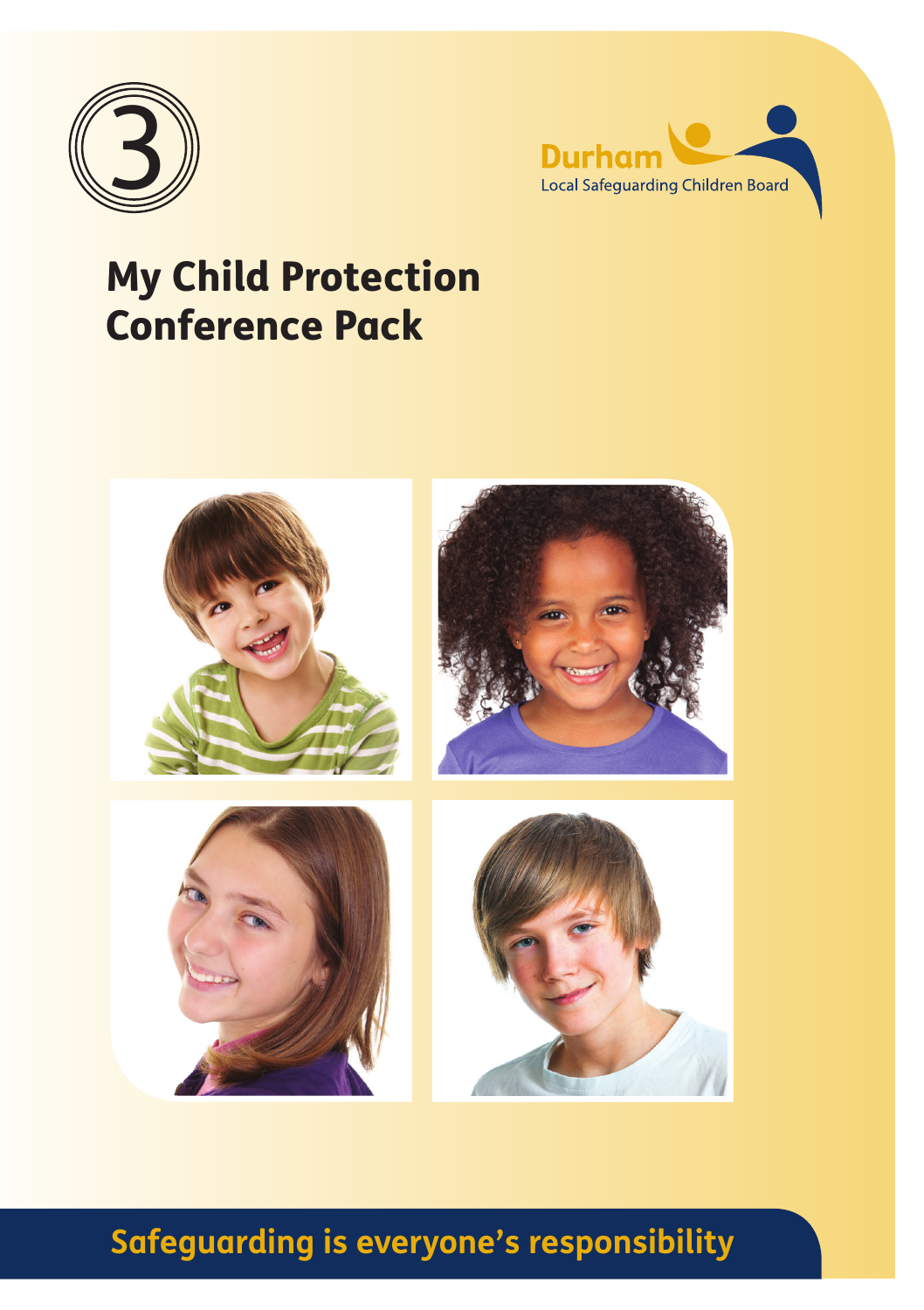## **How to use this pack**

- 1. Your social worker will tell you about the conference and why it is happening. They will let you know how important it is that you have your say.
- 2. Together with your social worker, you will fill in this pack as best you can. You can write things down or draw pictures telling the social worker what they mean.

 The things that you write or draw will be given to the person in charge of the conference and they will make sure that the people at the conference know what you think. The only people who will see your pack are you, your social worker and the chairperson. Your social worker will keep hold of the pack when you are not using it.

 3. When the conference is finished, the social worker will tell you what happened if you were not there, what decisions were made and what happens next.

My social worker is called.................................................................................

...............................................................................................................................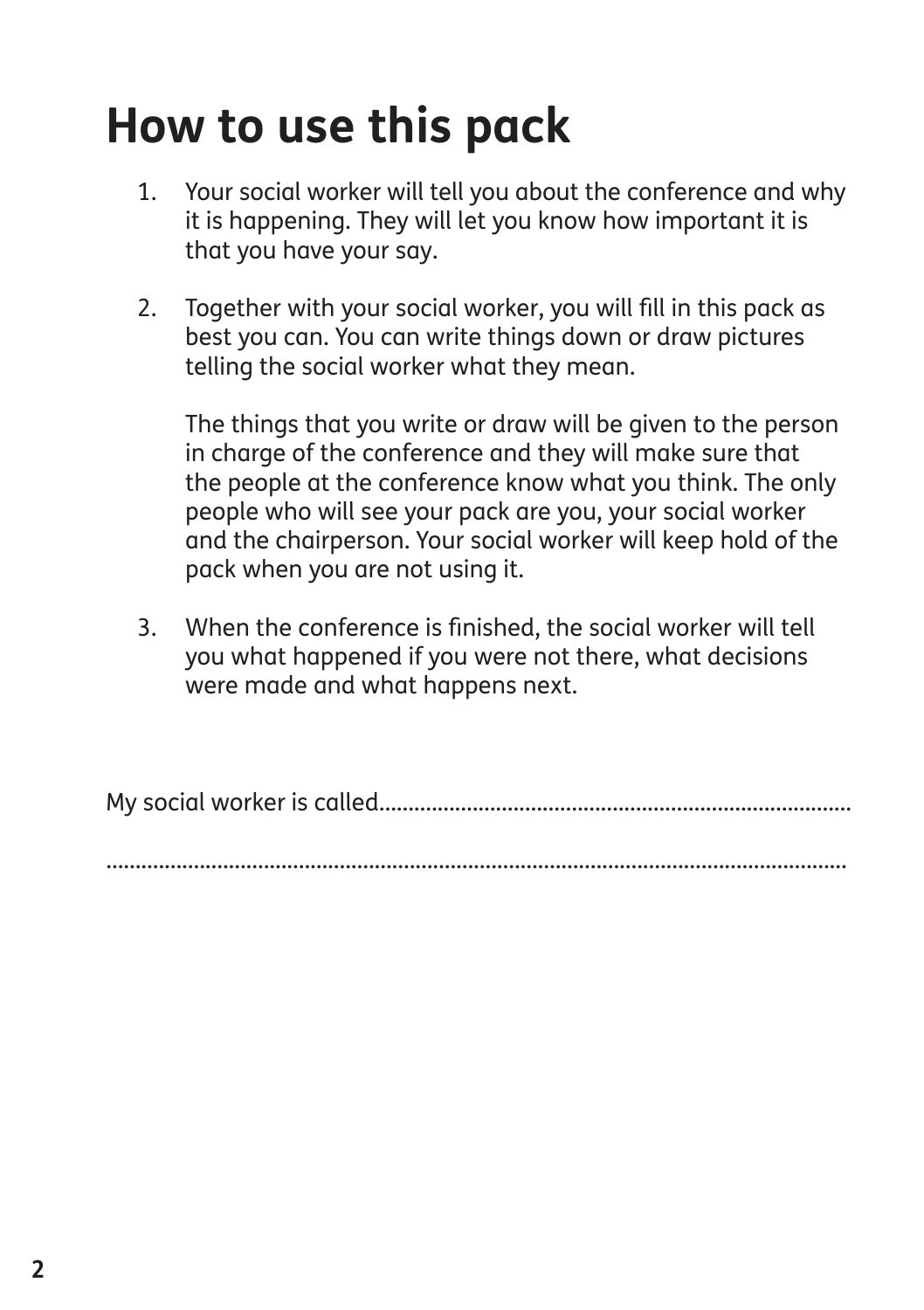# All about me

#### Who is important to me?

People at the conference need to know about you and what is important to you. You can do this by filling in the following:

If I was worried about something, I would talk to: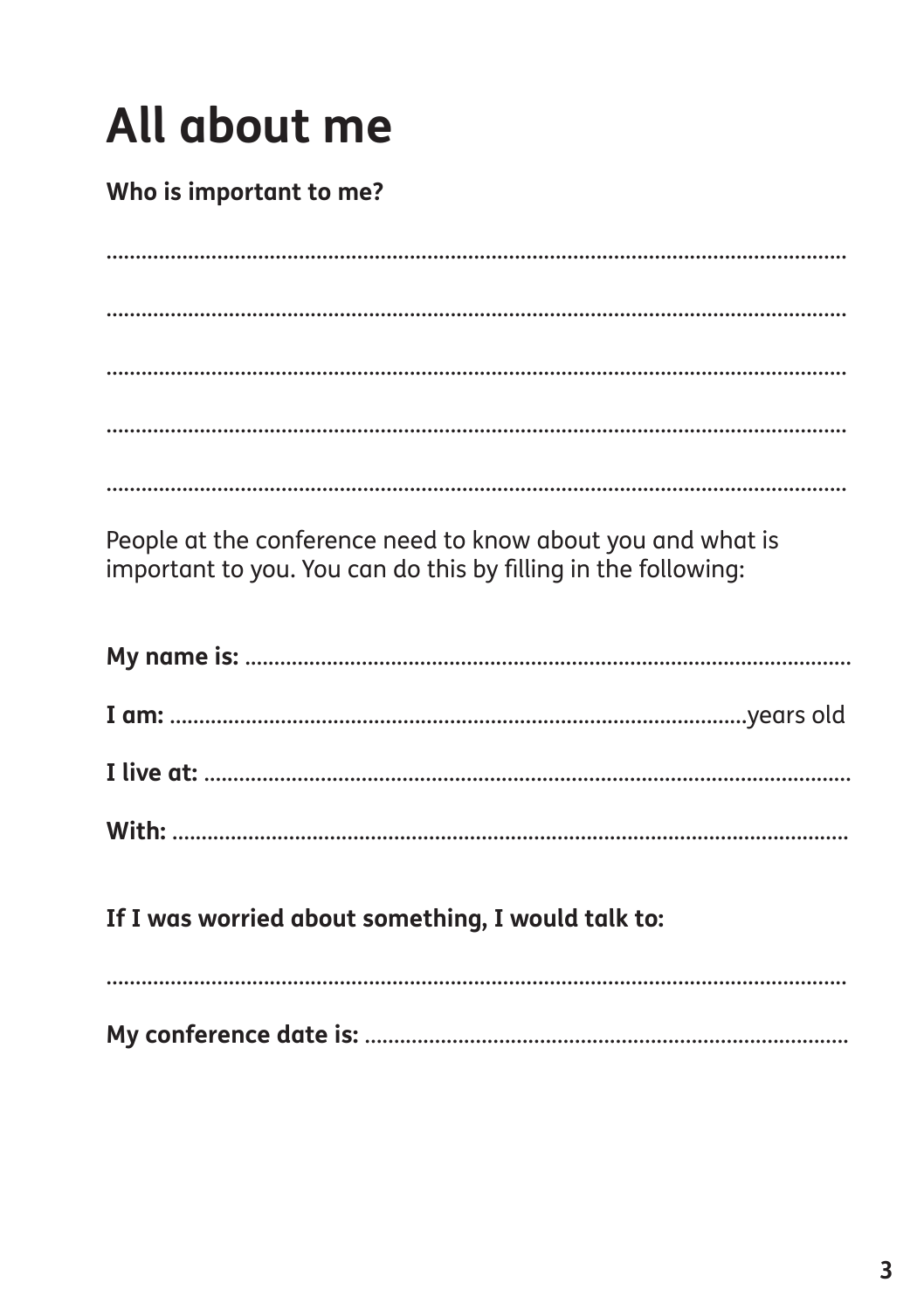## **My Initial Child Protection Conference**

#### **What is a Child Protection Conference?**

A Child Protection Conference is a meeting which is held because people like social workers, teachers and doctors are worried that a child or young person may not be safe.

#### **Should I go to the Child Protection Conference?**

You should talk to your social worker before deciding whether you want to go to the conference. You may bring an advocate to the conference with you, who can speak on your behalf and ask the conference questions. An advocate can be a friend, relative or professional. Your social worker can help you to understand what an advocate does and how to choose one.

#### **Would you like to attend the Child Protection Conference?** (Please circle)



If you decide to go to the conference, you will be able to meet the chairperson before the conference starts. The chairperson's job is to make sure everyone gets a chance to express their views – including you.

If you don't go to the conference, your social worker will talk to you to find out what you think and will pass on your views to everyone at the conference.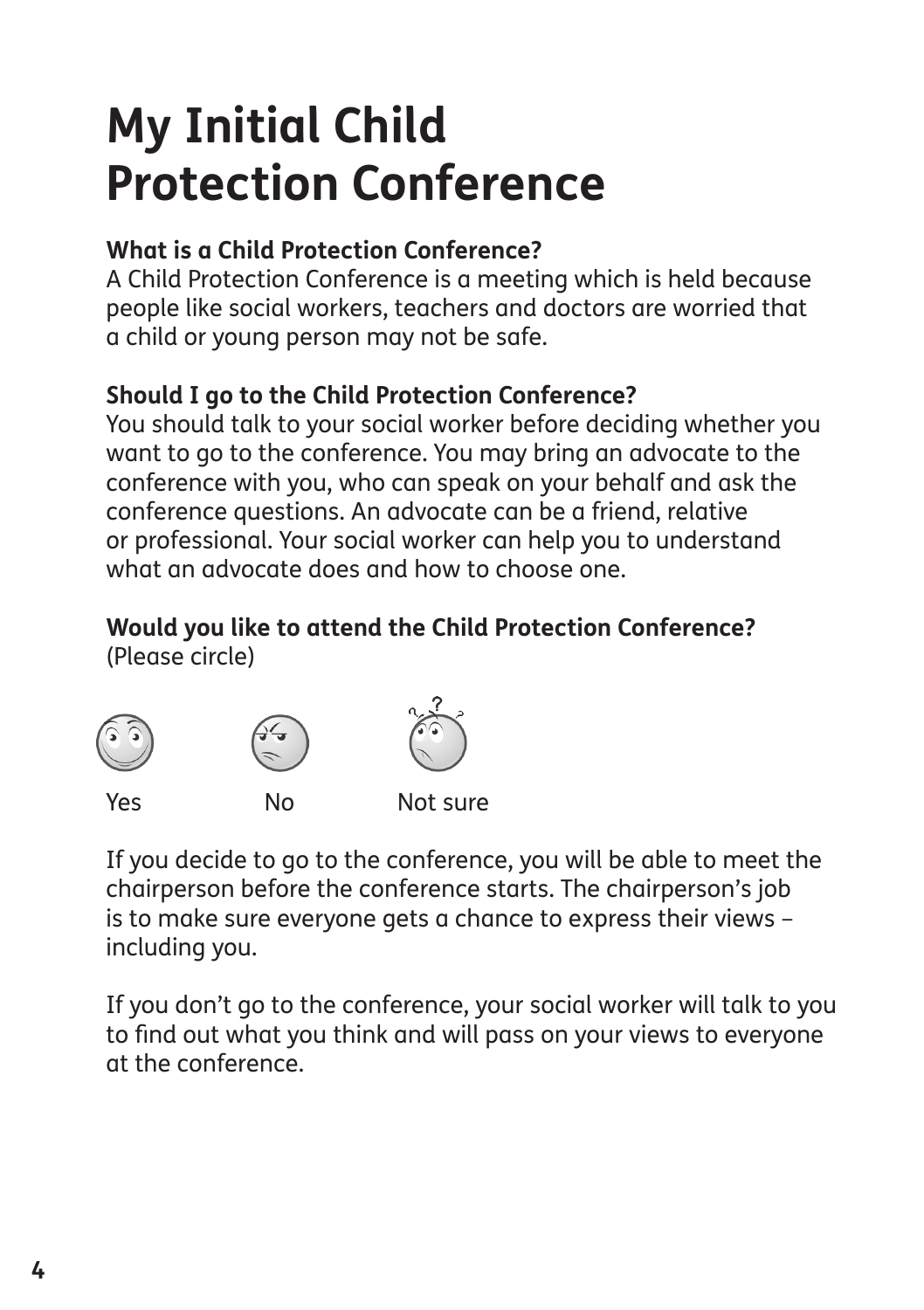#### **Who else goes to the conference?**

Your parents or carers are usually invited to the conference. Other people who know you or your family are also invited. Your social worker will always be at the conference. Some people who go to the conference such as the police may not know your family but are there because it is their job to help keep children safe.

#### **Is there anyone who is not invited to the conference you think should be?**

Please write here: .............................................................................................

...............................................................................................................................

#### **What happens at a Child Protection Conference?**

The people at the conference share information about the good things and difficult things in your family and the need to make sure you are safe. After this, they decide whether you need a Child Protection Plan.

#### **What is a Child Protection Plan?**

The conference will make a plan to make sure that your family get the right sort of help and make sure that the people who know you will all work together with your family to help make things better. When things do get better and people feel that you are safe, the conference will decide whether a Child Protection Plan is still needed.

#### **How long will the Child Protection Conference last?**

The conference has to make an important decision so will listen carefully to all the information from professionals, your family and you. Most conferences last between one and two hours.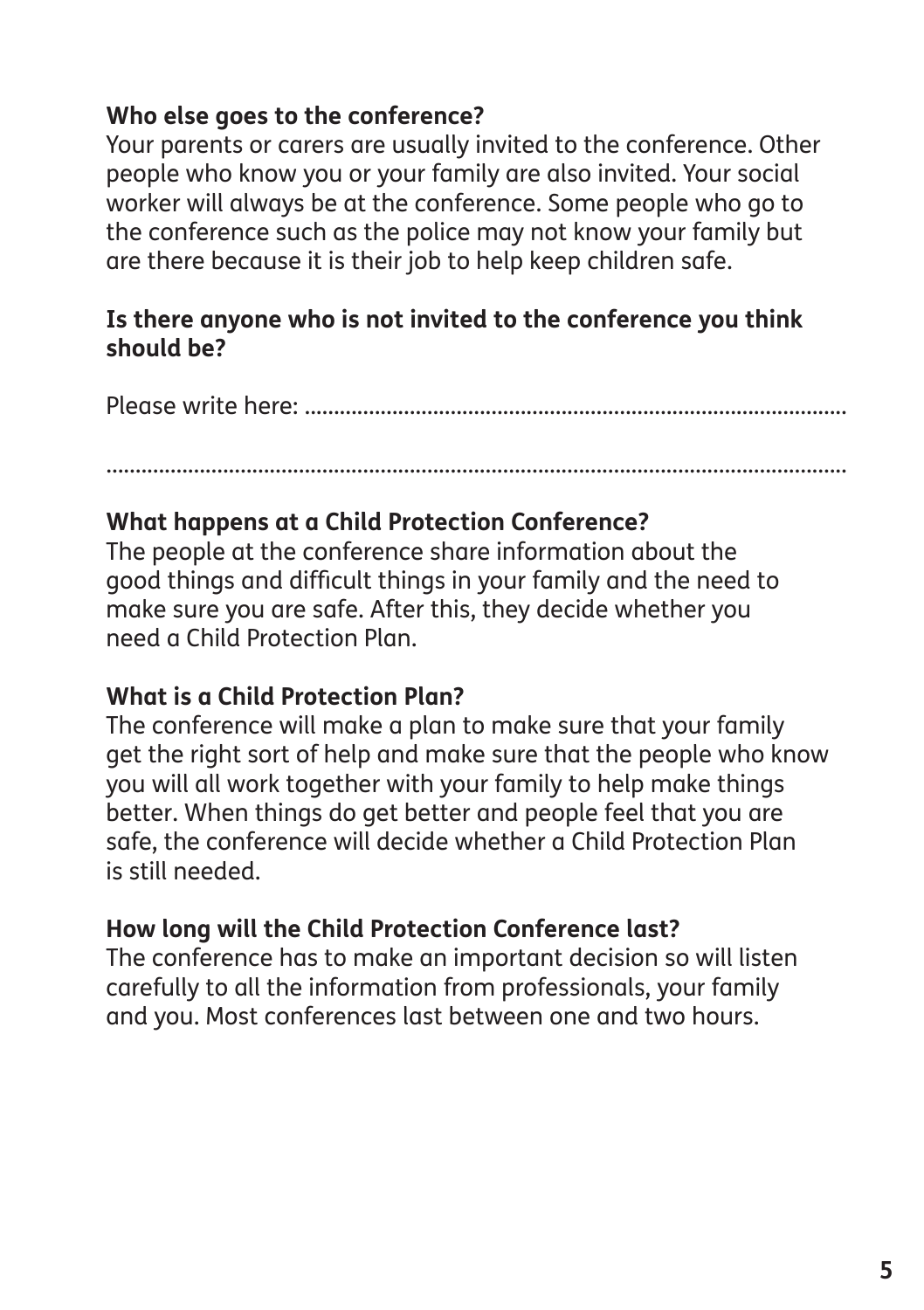### Things you may like to tell people at the conference

| Do you have any worries or concerns? | (a) |  |
|--------------------------------------|-----|--|
|                                      |     |  |
|                                      |     |  |
| Do you feel safe?                    |     |  |
|                                      |     |  |
|                                      |     |  |
| How can we make you feel safe?       |     |  |
|                                      |     |  |
|                                      |     |  |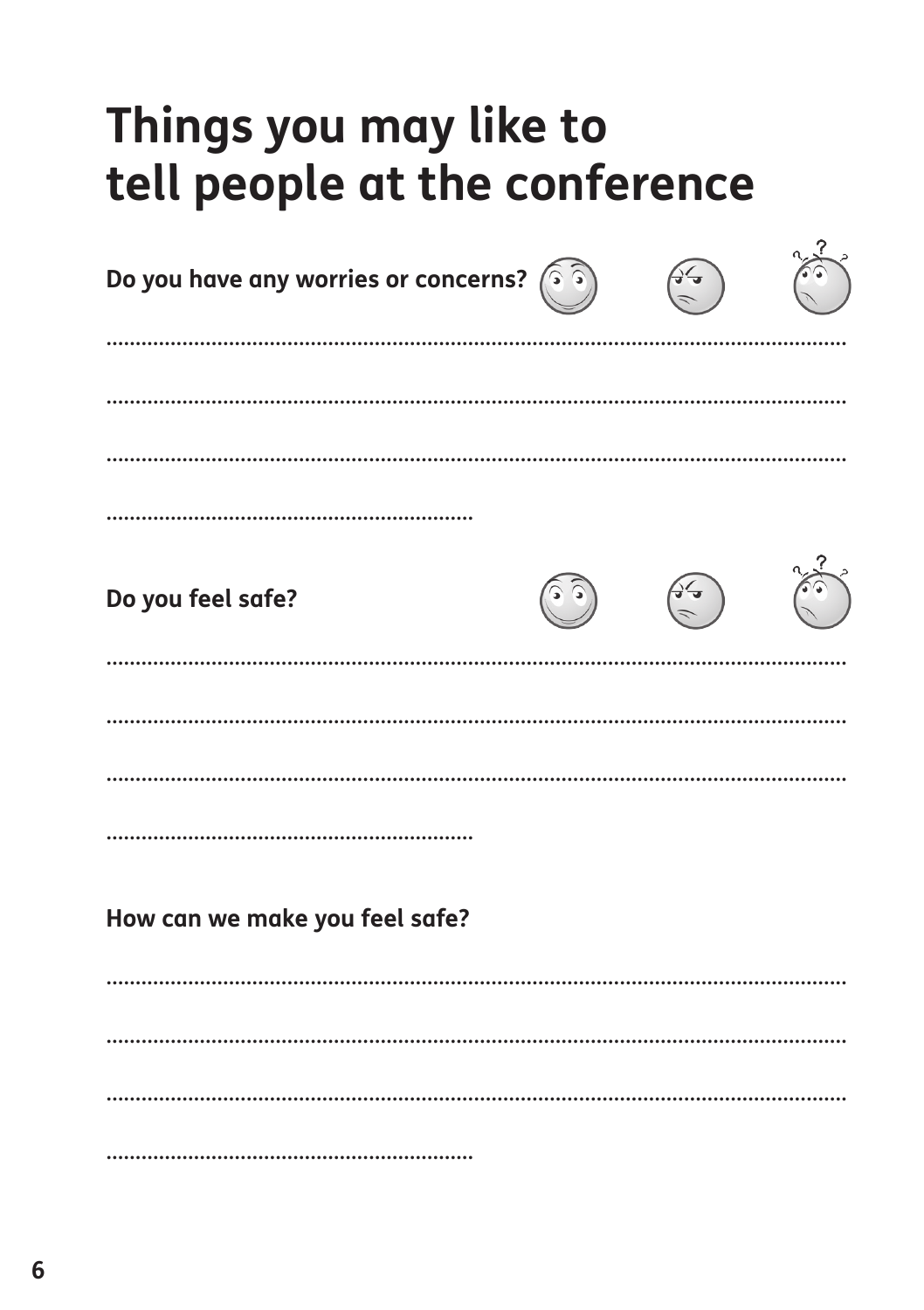#### What do you want to happen in the future?

Is there anything else you want the conference to know?

Is there anything else you want to ask?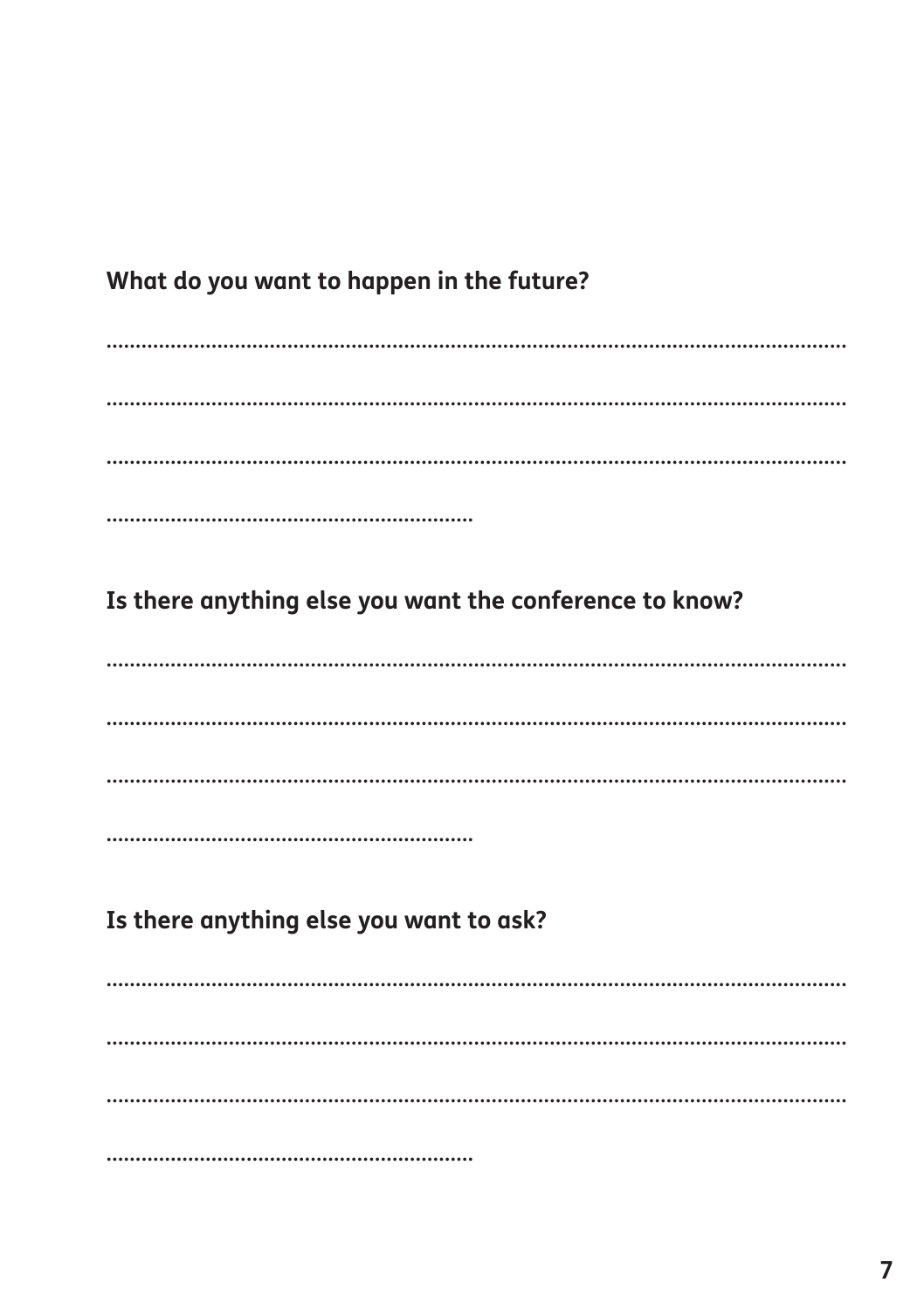# Do you think you are healthy?

Yes  $No$ 

If you have any health questions you can talk to your parents, social worker or school nurse.

| I like to eat:             |
|----------------------------|
|                            |
|                            |
|                            |
|                            |
|                            |
| I don't like to eat:       |
|                            |
|                            |
|                            |
|                            |
|                            |
| If I could I would change: |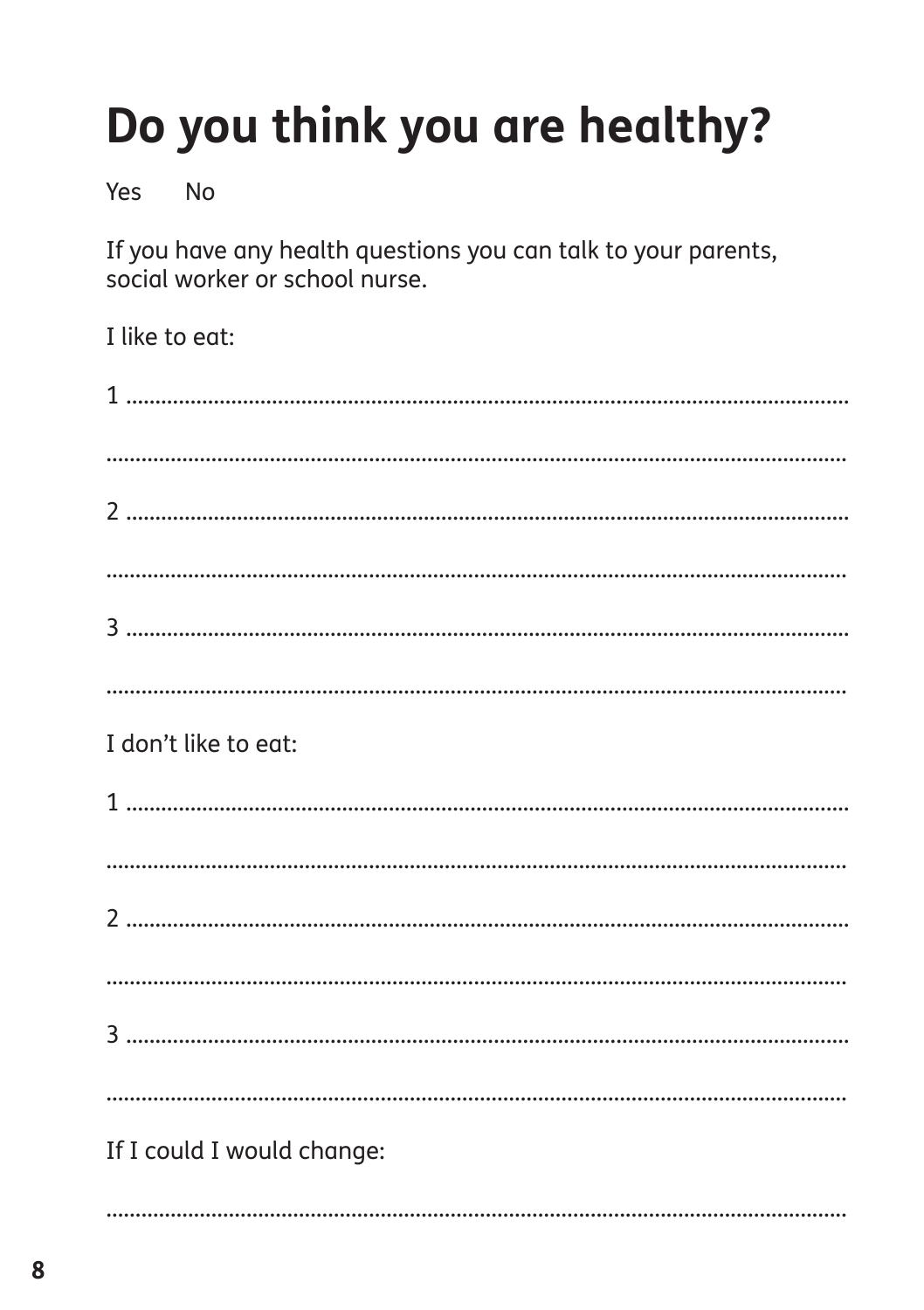# **About school**

My favourite things at school are:

| Things that worry me at school are: |
|-------------------------------------|
|                                     |
|                                     |
|                                     |
| I am good at:                       |
| I need help with:                   |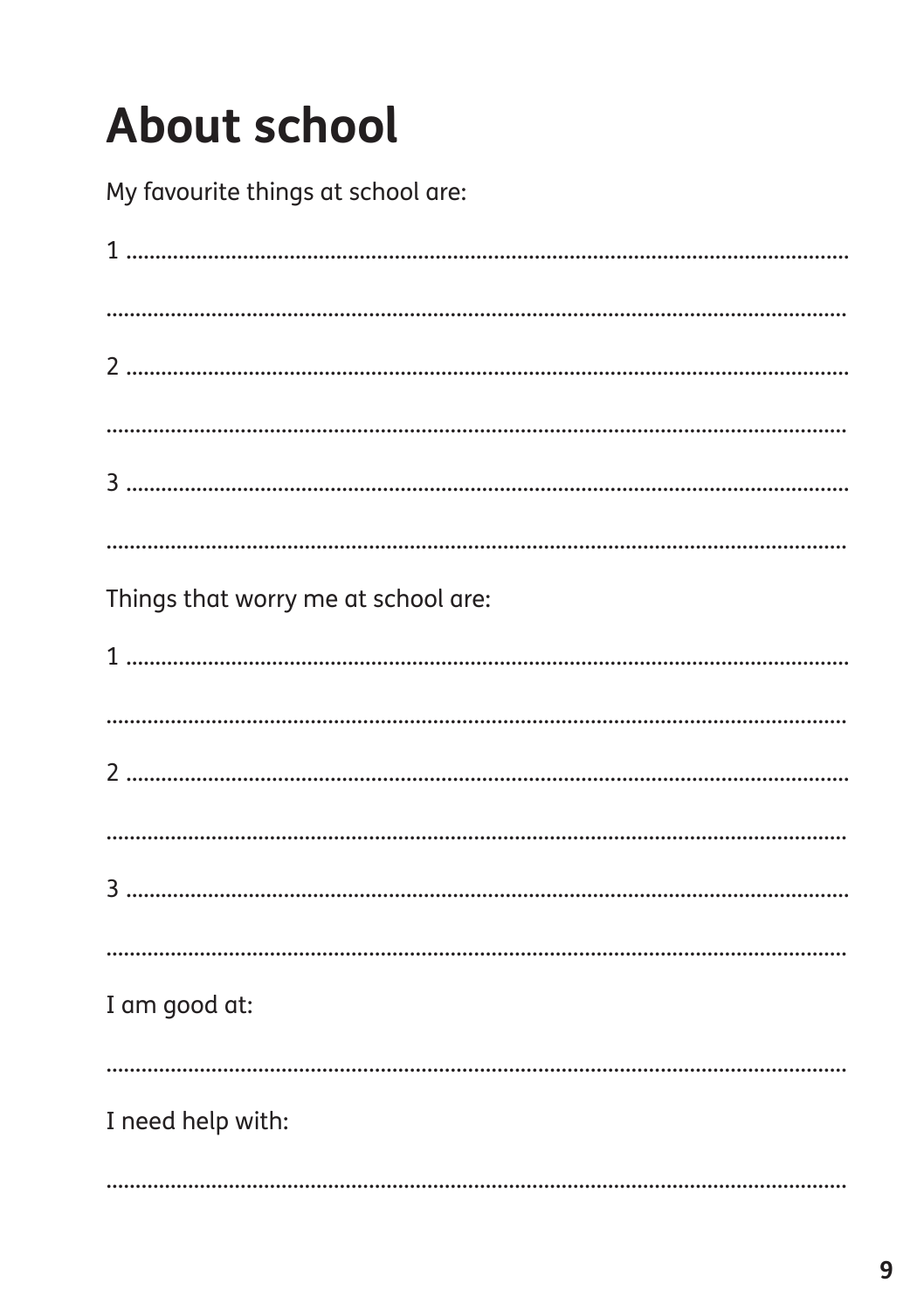# **Where you live**

How do you feel about where you live?

| $\bullet$ $\bullet$ |      | 'ਚ' 'ਚ'<br>$\widehat{\phantom{m}}$ |  |
|---------------------|------|------------------------------------|--|
| Happy               | Okay | Sad                                |  |

### More about me

In my spare time I enjoy:

| If I had the chance I would like to: |  |
|--------------------------------------|--|
|                                      |  |
|                                      |  |
|                                      |  |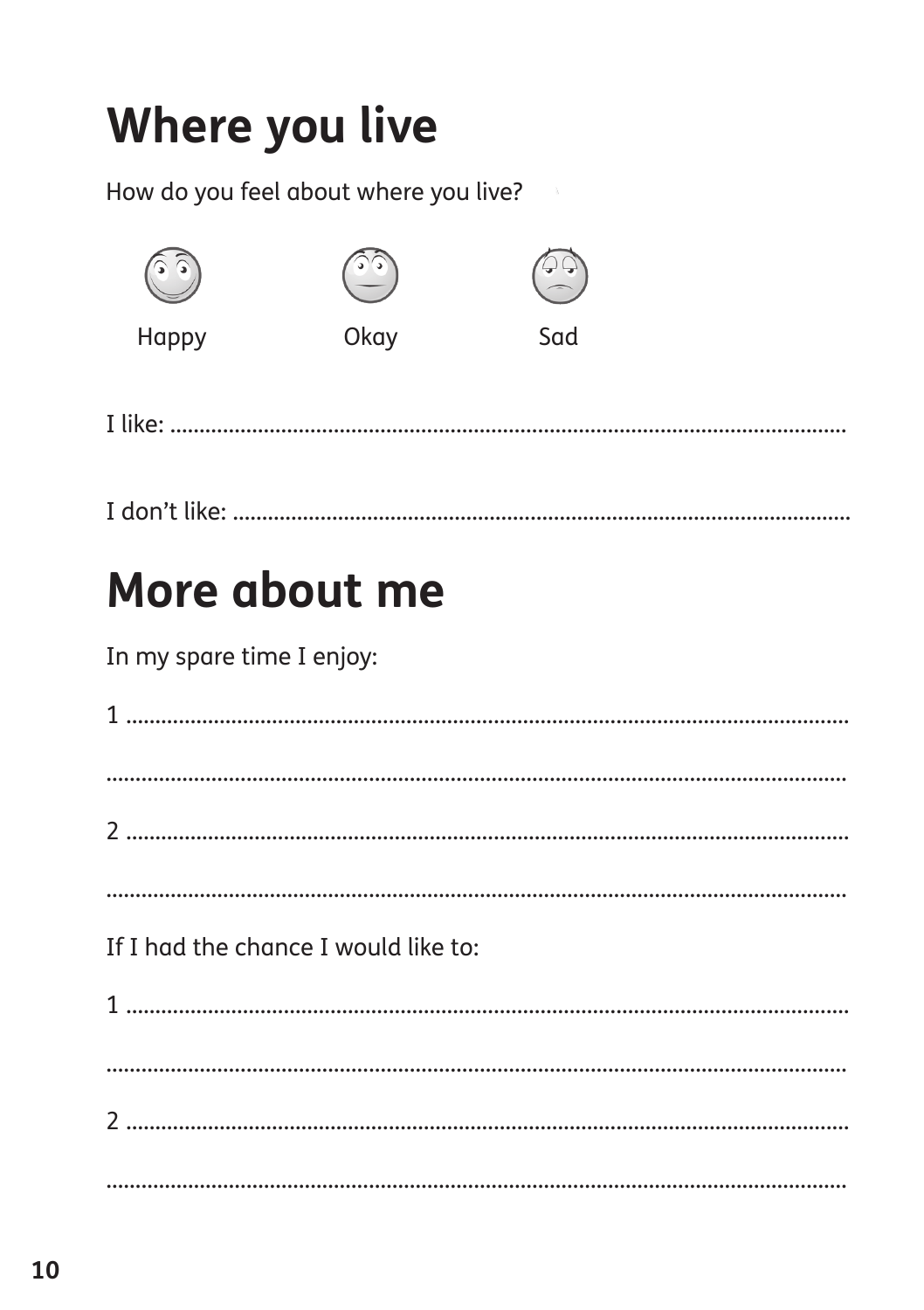#### **Notes**